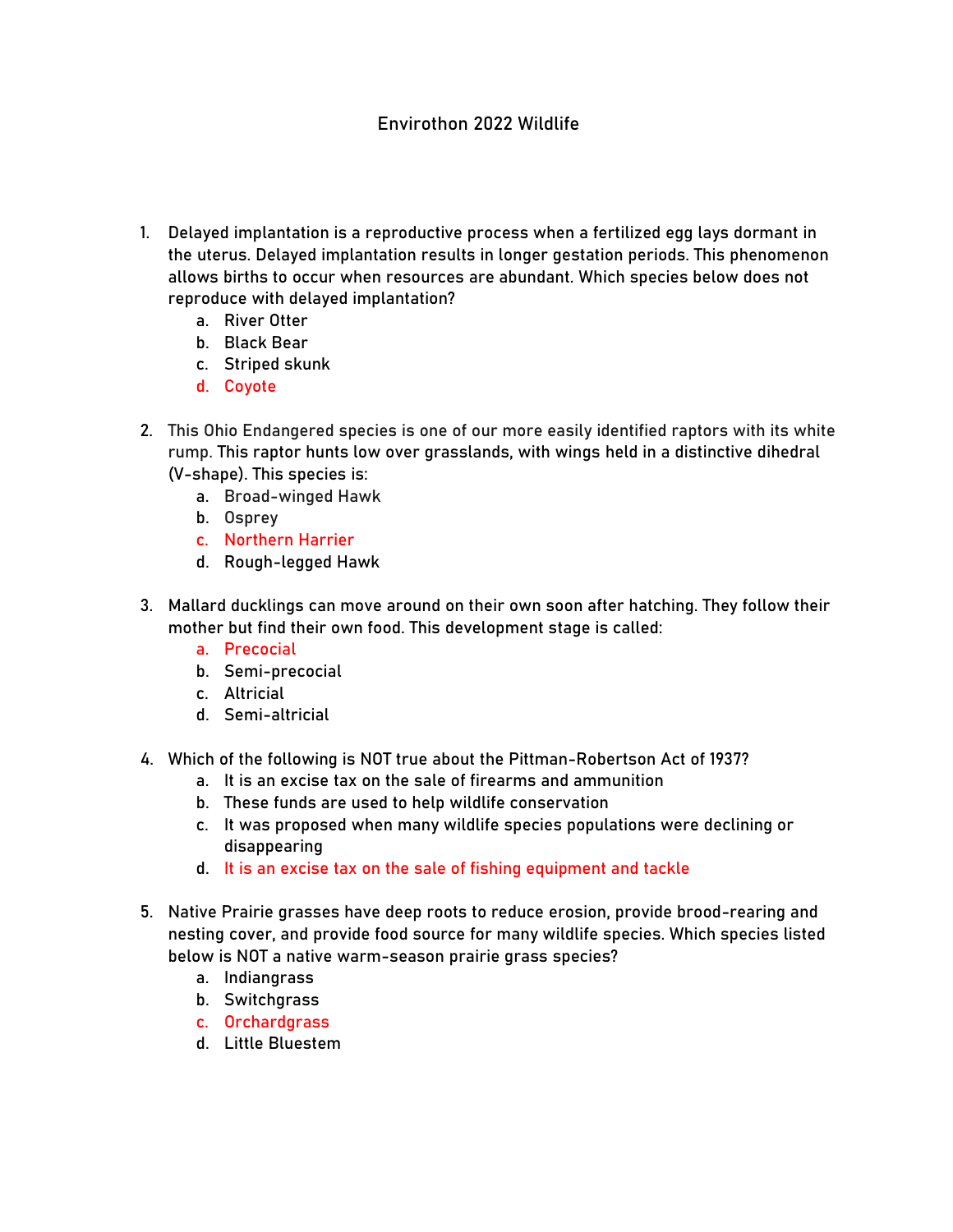- 6. Standing dead trees provide habitat for many different types of wildlife, including woodpeckers, raccoons, owls, and a myriad of insects and invertebrate decomposers. What is the correct forestry term for these dead trees?
	- a. Stumps
	- b. Standing debris
	- c. Snags
	- d. Pole-sized
- 7. In 1904, settlement continued, and forest lands were converted to cropland, and this species was extirpated from Ohio. In 2017, this gamebirds population was estimated to be around 200,000 birds. This species is the:
	- a. Ring-necked Pheasant
	- b. Bobwhite quail
	- c. Wild turkey
	- d. American Woodcock
- 8. In many areas of Ohio, the landscape is covered with small woodlots adjacent to agriculture fields. A beneficial silvicultural practice to conduct for the benefit of many wildlife species is to clear cut the perimeter of the forest habitat (usually 50feet to 150 feet) to allow for early successional plant species growth, and this provides a gradual transition from openland to forest habitat. The early successional plant growth provides a variety of food and shelter resources for a diversity of wildlife species. What is this practice called?
	- a. Clear cut
	- b. Select cut
	- c. Edge feathering
	- d. Diversity cut
- 9. Today may waterfowl species have recovered from market hunting and habitat loss and are considered common. Which species was reintroduced in the 1960's and raised on state wildlife refuges to increase their population?
	- a. Trumpeter Swans
	- b. Mute Swans
	- c. Giant Canada Geese
	- d. King Rails
	- e. Wood duck
- 10. This tall wetland grass is extremely invasive. It is often found in ditches, wetlands, and stream banks in the Lake Erie watershed. Once established, it is difficult to control and often takes years of persistent removal. What is this grass?
	- a. Reed grass
	- b. Narrow leaved cattail
	- c. Orchard grass
	- d. Big broom-stem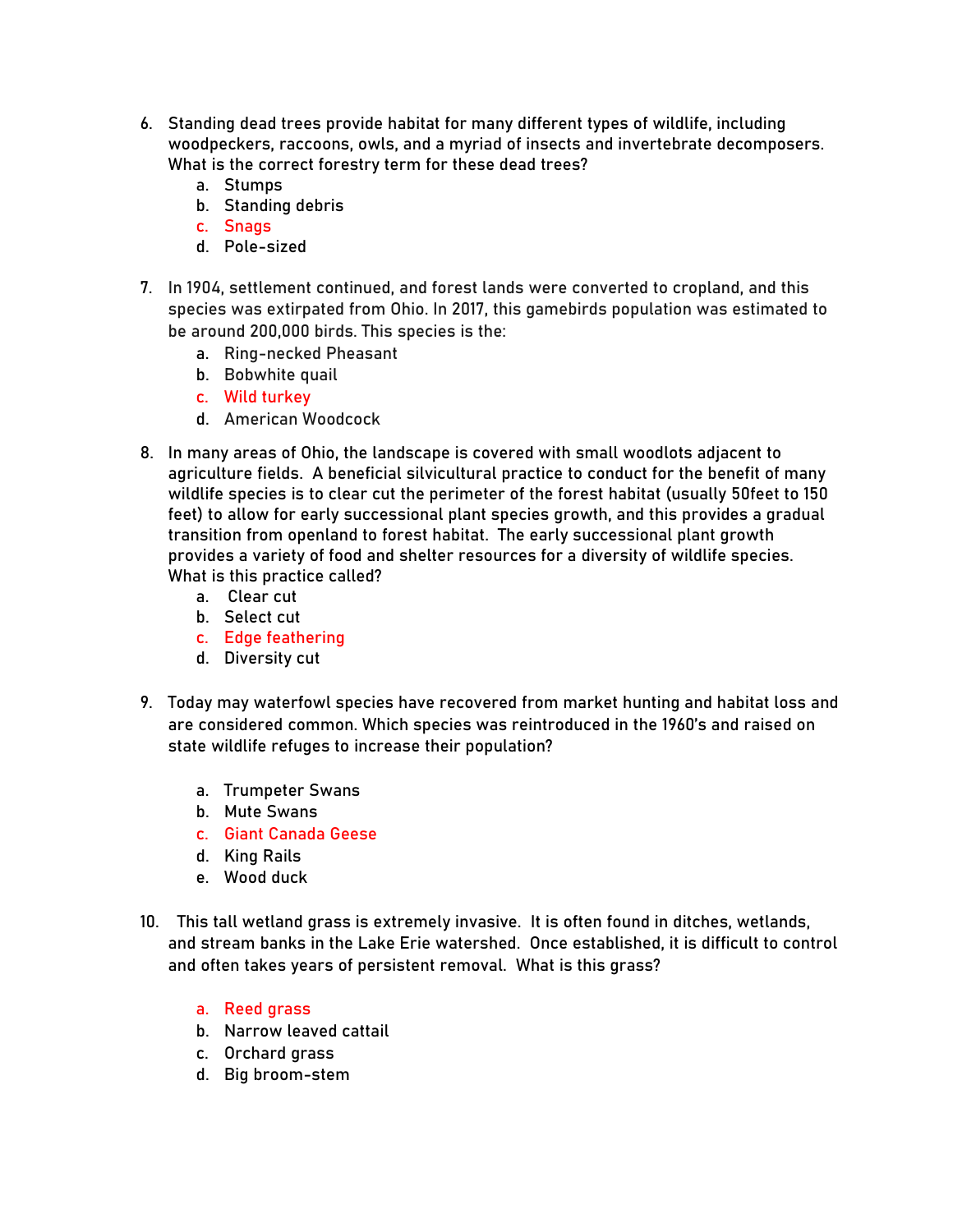11. Butterflies and moths have many similarities but a few distinct differences. In general moths fly at night and butterflies are active during the day. Moths have fat, fuzzy bodies, while butterflies are much more brightly colored in comparison. Moths create a cocoon, which is soft, often silky or hairy and often attached to down logs and limbs. Butterflies create a specialized case in which the caterpillar transformed to adults. What is the name of this specialized case that the butterfly caterpillar makes to transform into an adult butterfly?

## a. Chrysalis

- b. Metamorphic sack
- c. Egg
- d. Proboscis
- e. Leather Nest

 12. White-tailed deer contract various diseases that are capable of harming and in some cases killing them. Recently a progressive, fatal, degenerative disease has made its way into eastern populations of both wild and captive herds of white-tailed deer. This disease was first detected in deer in northeast Colorado in 1967. The Ohio Division of Wildlife does annually monitor the deer herd for this disease. What is the name of this disease that is in the same group of diseases such as scrapies in sheep and goats and is contracted in elk, mule deer, white-tailed deer and moose populations?

- a. Hoof and mouth disease
- b. Chronic Wasting Disease
- c. Lyme Disease
- d. Bovine Tuberculosis

13. As Ohio's habitats have changed, so has the wildlife that exists there. Which of the following species was not originally found in Ohio but currently inhabits all of Ohio's 88 counties?

- a. black bear
- b. coyote
- c. great horned owl
- d. wild turkey
- e. all the above
- f. none of the above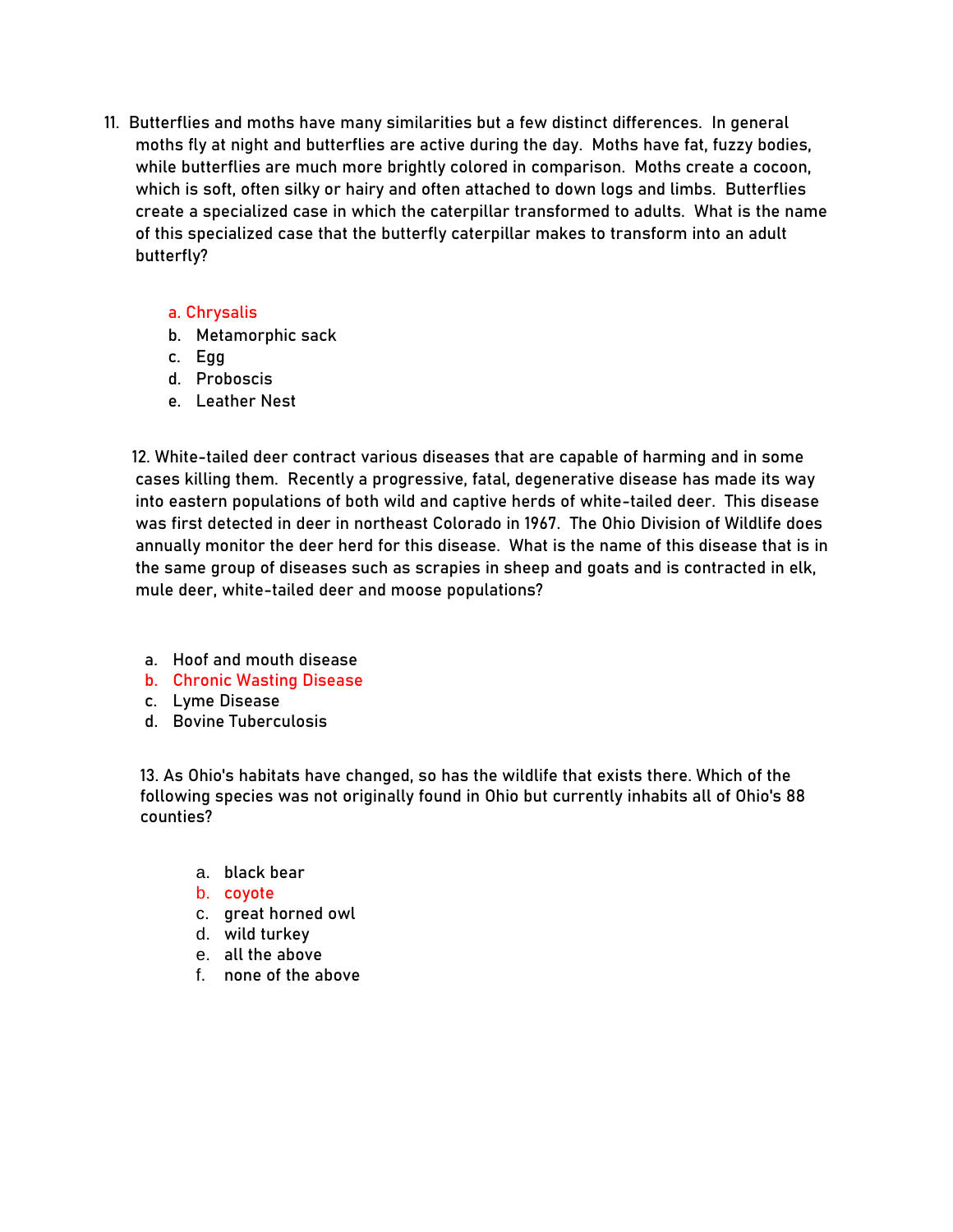- 14. This animal is often found near rivers, ponds, and wetlands like the ones located here. It is know for its aggressive hunting techniques to capture its pray. Identify this species by looking at the pelt on the table.
	- a. Muskrat
	- b. Mink
	- c. River otter
	- d. Beaver
- 15. Which animal other than humans can change its habitat to suit all its life's needs. This animal is also considered a key stone species.
	- a. Muskrat
	- b. Mink
	- c. River otter
	- d. Beaver
- 16. Habitat is the key to wildlife survival. The number of animals a habitat can support throughout the year without damage to the animals or the habitat is known as?
	- a. carrying capacity
	- b. density
	- a. population dynamics
	- b. stocking rate
- 17. Building nest boxes is an easy way that humans can improve nesting habitat and bring more birds to their yards. What native species is this nest box designed for and is most likely to be found using it?
	- a. American robin
	- b. Downy woodpecker
	- c. Red-winged blackbird
	- d. Eastern bluebird
- 18. Invasive bird species often compete with our native birds for cavities in trees and bird houses to build their nests. The invasive species often nest earlier in the year and will remove native bird eggs from ideal nesting locations. What invasive species is most likely to be found competing for this next box?
	- a. European starling
	- b. Black swan
	- c. Rock pigeon
	- d. House sparrow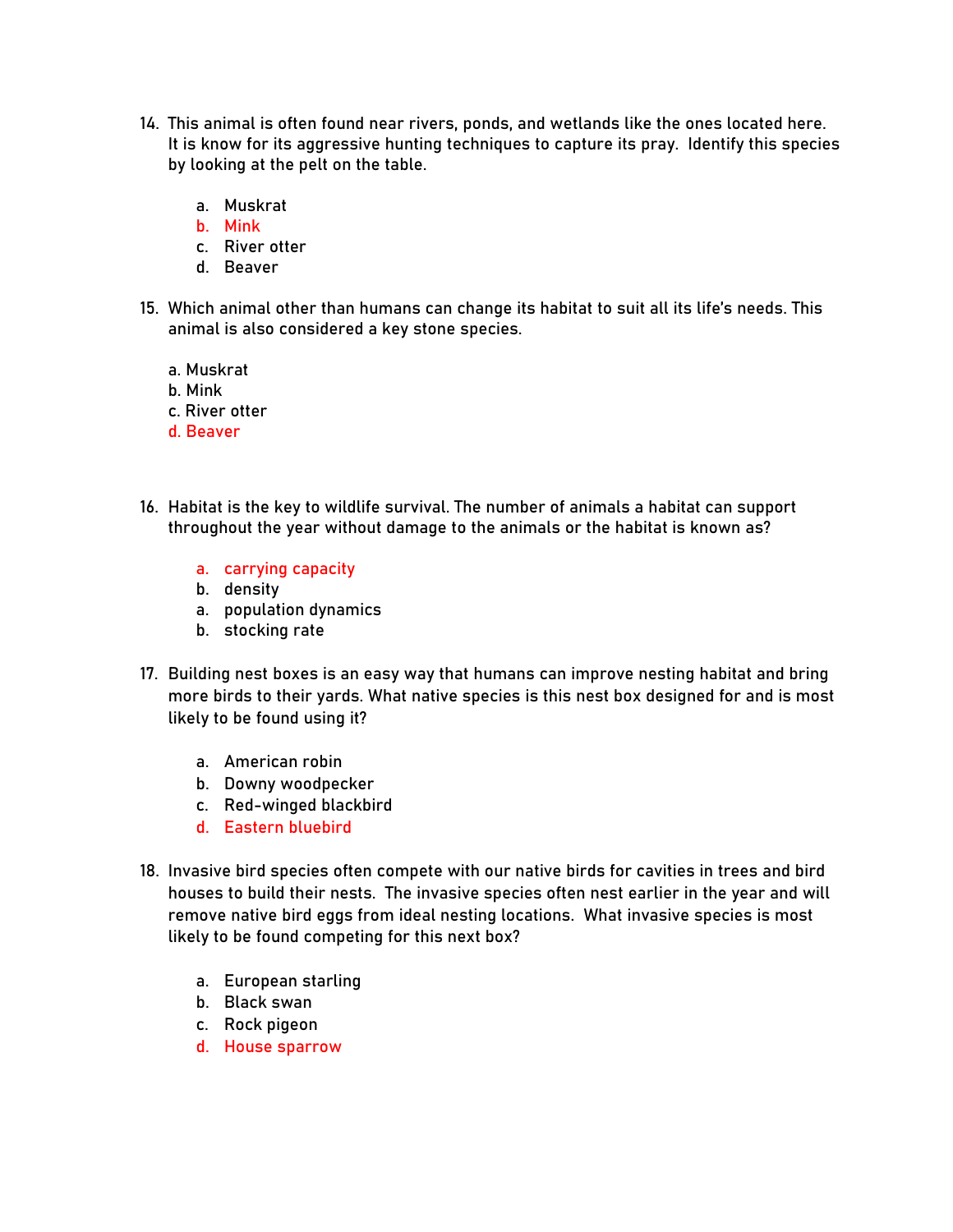- 19. There many types of wetlands. Water depth, longevity of saturation, and vegetative composition are some of the characteristics used to describe various wetland types. Based on the habitat requirements of amphibians, which wetland type would be best for amphibian reproduction?
	- a. Open water pond
	- b. Wet Meadow
	- c. Vernal pool
	- d. Wet woods
- 20. Poor forest management techniques have affected oak regeneration and the availability of hard mast producing trees. Over time these methods have caused the oak/hickory forest type to change to beech/maple forests. Oak trees also require proper sunlight through the forest canopy as well as long term forest management planning to sustain this valuable food and forest product resource. How many species of invertebrates utilize acorn for food in the U.S.?
	- a.  $> 100$
	- b.  $\leq$ 20
	- c. >1000
	- d. 55
- 21. Many factors may be attributed to the rise of some tick population suck as global warming, changes in plant community's and even migratory birds. Borrelia burgdorfei, is the bacteria carried by this insect that can give dogs and humans Lyme disease.
	- a. Common dog tick
	- b. Lone-star tick
	- c. Brown recluse
	- d. Black-legged Deer tick
- 22. According to the University of Minnesota, there is no evidence that \_\_\_\_\_\_\_\_ ever inhabited the Great Lakes region before European settlement. Even if they did, the glaciers killed any native North American species in our region. For the last 11,000 years since the glaciers receded, Great Lakes forest ecosystems developed without these animals. Individuals living here now have been inadvertently introduced from other countries and spread throughout the North American soil via agriculture, horticulture and fishing. Their subsequent impact on North American soil has been both favorable and detrimental. While these creatures can be good for agriculture (soil aeration to a small extent), they can be devastating to northern forests by changing the soil structure, reducing nutrient availability, and reducing understory plant species. Fill in the blank with the following correct answer.
	- a. Sowbugs
	- b. Earthworms
	- c. Mealworms
	- d. Eastern box turtles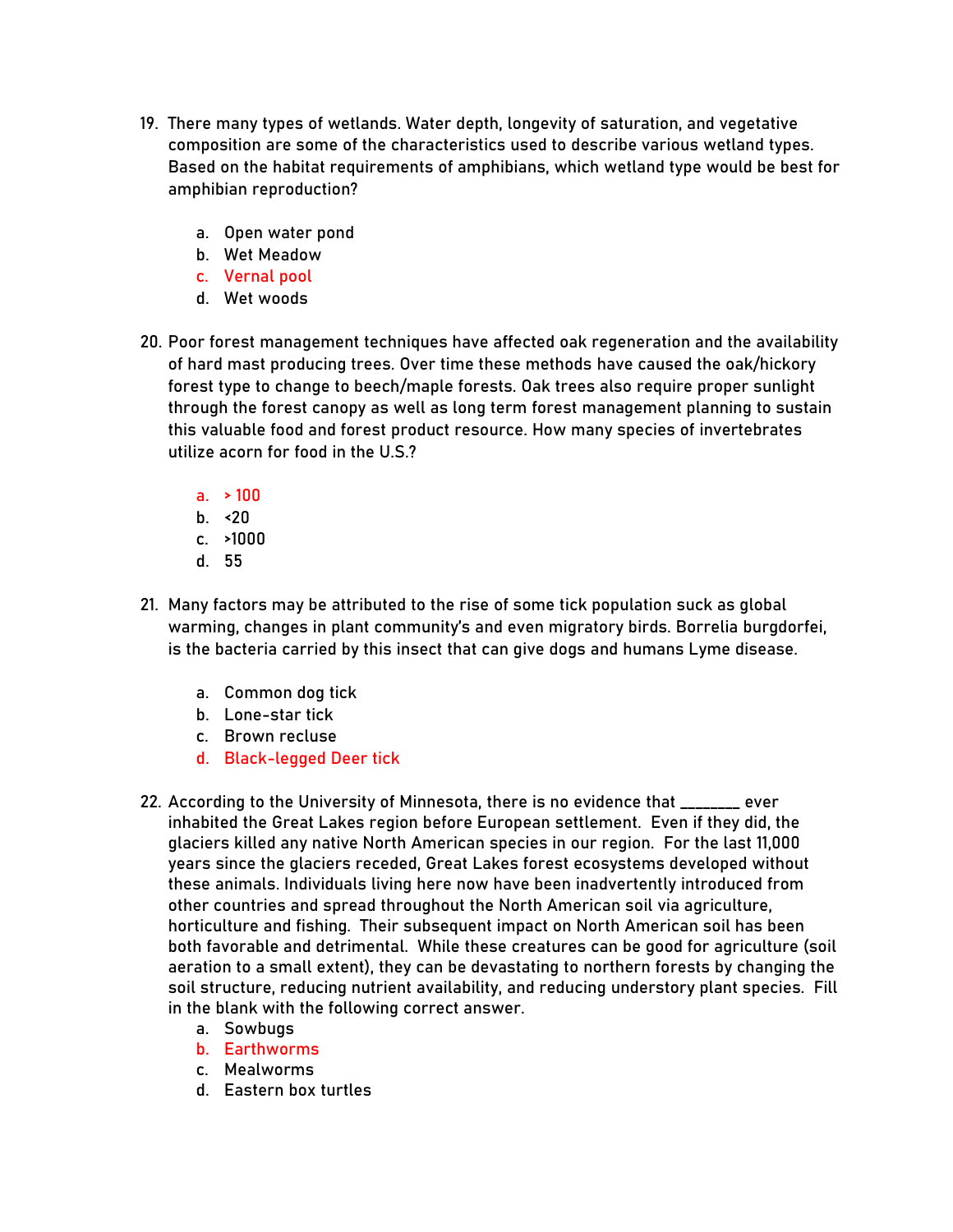- 23. Bioaccumulation of toxins in the environment and their effects on wildlife began to come up in discussions across the nation when Rachel Carson, a famous environmentalist, made a name for herself after authoring Silent Spring in 1962. It's believed that bioaccumulation occurred in many birds, particularly raptors, thus hindering their ability to produce viable eggs. Which avian species is claimed to have suffered great losses, but thanks to responsible human intervention, has since made a dramatic comeback in Ohio and across the United States including Alaska?
	- a. Eagle owl
	- b. Turkey vulture
	- c. California condor
	- d. Bald eagle
- 24. Riparian corridors are stretches of forested land that cloak stream and river banks. These corridors are important natural filters protecting streams and rivers from excessive sedimentation, potential polluted surface runoff and erosion. Which one of these Ohio native species would be most affected negatively by sedimentation and silting of a stream or river?
	- a. Smallmouth Bass
	- b. Tilapia
	- c. Common Carp
	- d. Green Sunfish
- 25. How many marsupials are found in Ohio?
	- a. None
	- b. One
	- c. Two
	- d. Three
	- e. Four
- 26. Unlike most ancient species of wildlife, turtles have remained relatively unchanged through time. Eleven varieties of turtles inhabit Ohio. Of these which is the most terrestrial?
	- a. Blanding's turtle
	- b. common musk turtle
	- c. eastern box turtle
	- d. red-eared slider
- 27. This assembly of nest structures is designed to attract a particular species of colony nesters. The animals that use them often return to Ohio in April and are welcomed by landowners to help control the flying insect populations. What animals are most likely to use these nest structures?
	- a. Little brown bat
	- b. Acadian flycatcher
	- c. Purple martin
	- d. Ovenbird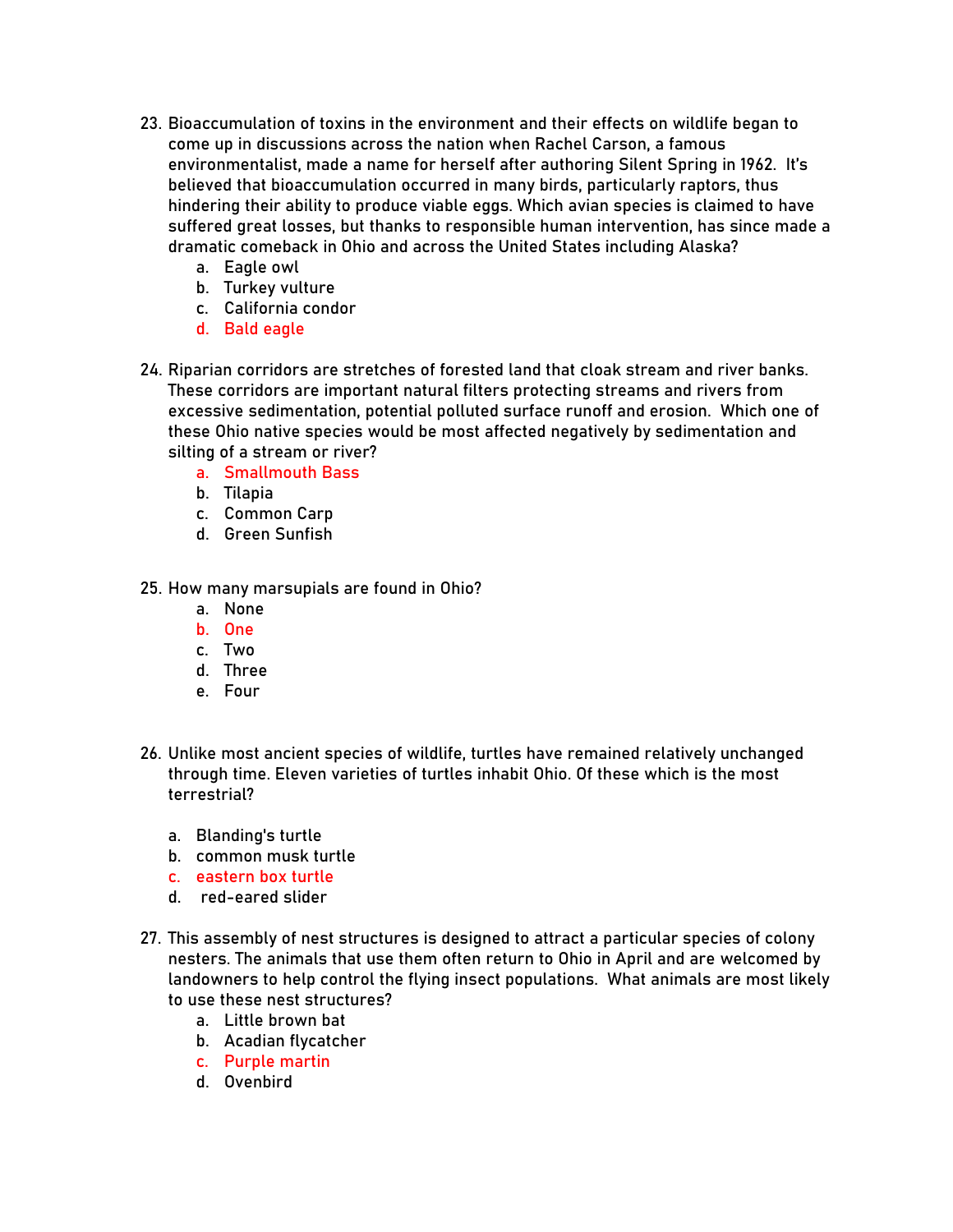- 28. This large, non-native waterfowl species comes from Europe. It was introduced to North America in the mid-1800's to adorn parks and large private estates. These birds are aggressive competitors with other native waterfowl for both food and nesting habitat. Name this species.
	- a. Trumpeter swan
	- b. Tundra swan
	- c. Black swan
	- d. Mute swan
- 29. Rivers and streams and the associated riparian areas provide important travel corridors during migration for what type of wildlife?
	- a. Upland game birds
	- b. Neotropical migrants
	- c. Rodents
	- d. Large mamals
- 30. Zoology is the biological science that deals with animals. Within Zoology there are many specialties, one is ichthyology. An ichthyologist studies what type of animals?
	- a. Birds
	- b. Amphibians
	- c. Fish
	- d. Insects
- 31. This state endangered amphibian, found only in the highest quality streams throughout Ohio, uses its wrinkled skin as the major organ of oxygen/carbon dioxide exchange. Due to the sensitivity of this amphibian to poor water quality it is highly unlikely to be found in streams affected by non-point source pollution and sedimentation.
	- a. Eastern cricket frog
	- b. Mudpuppy
	- c. Hellbenders
	- d. Fowler's toad
- 32. What item is the most thrown away item?
	- a. Paper
	- b. Plastic
	- c. Cardboard
	- d. Glass
- 33. A circular economy follows the
	- a. Take, make, waste
	- b. Make, take, return
	- c. Reduce, reuse, recycle
	- d. Make, take, waste